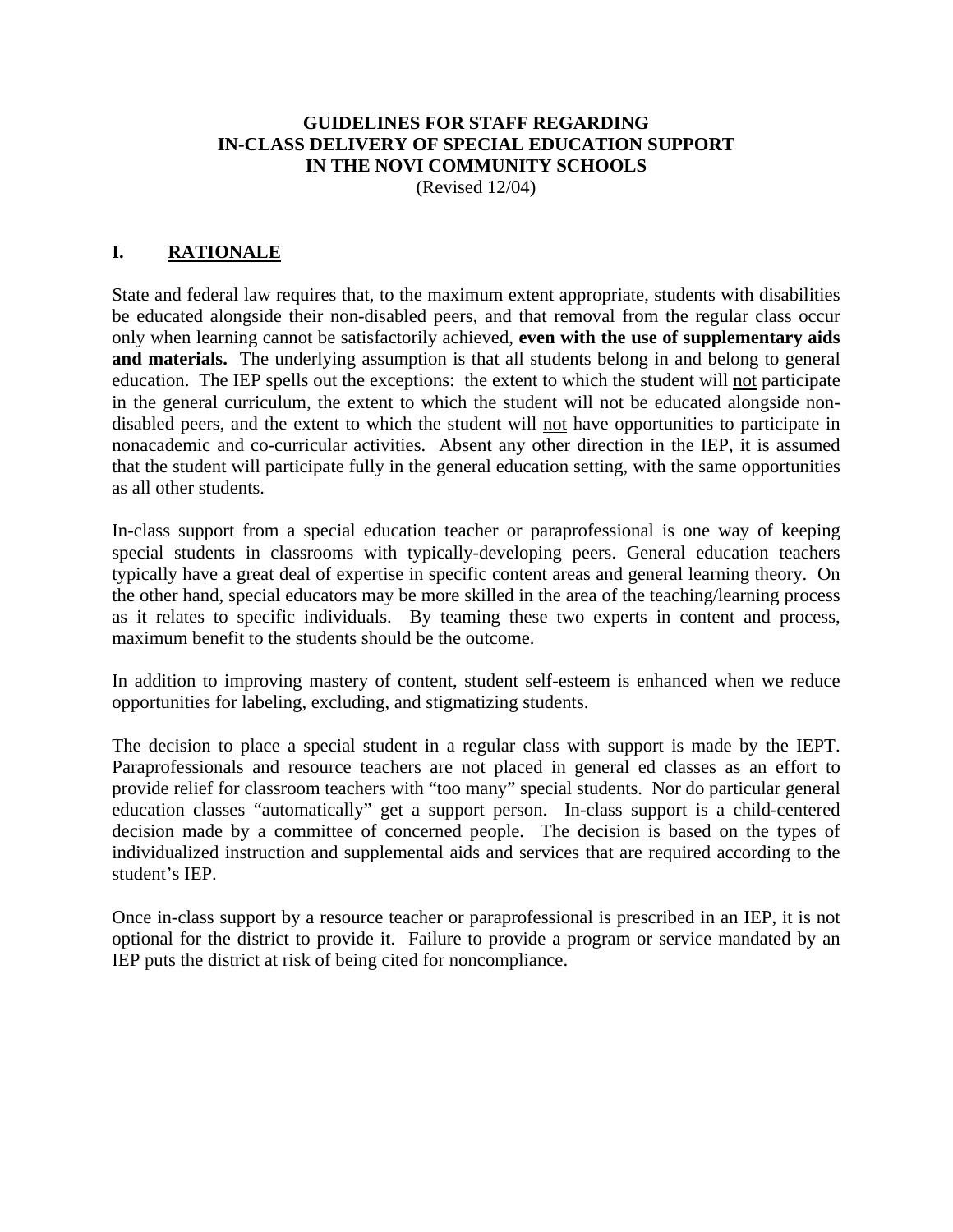## **II. MODIFICATIONS VERSUS ACCOMMODATIONS**

The terms "modification" and "accommodation" have very specific meanings which must be defined so that there is common understanding about the in-class support that a student will receive.

*An accommodation is an adaptation or change that does NOT fundamentally alter or lower the standards of a course/lesson/test/etc.* 

*A modification is an adaptation or change that DOES fundamentally alter or lower the standards of a course/lesson/test/etc.* 

Both accommodations and modifications are intended to provide students with disabilities with an equal opportunity to participate in the general curriculum, and to be educated with nondisabled peers. The an accommodation or modification does not guarantee a passing grade; the goal is to open the door to learning……to "bypass" the disability.

The decision to provide either accommodations or modifications is a responsibility that rests with the IEP Team. Because modifications significantly alter/lower the standards that all other students follow, parents must have advance notice (through the IEP) of those modifications, as well as the opportunity to discuss/disagree. Accommodations, while they do not alter/lower the standards, should also be shared with parents in advance so that they are informed of the specific demands that are (or are not) being placed on the student.

# **III. LEVELS OF SERVICE**

Special education programs/services exist along a continuum from most to least restrictive. Creative programming yields hybrids of the various levels described here.

A. The student may be placed in a **special education classroom** for a particular class. In Novi these classrooms are run under the state rule for resource programs.

B. The student may be placed in a regular education class in which a **general education and resource teacher co-teach.** In a true co-teaching situation, all classroom responsibilities are shared, including planning and preparation, instruction, and grading. The teachers may share responsibilities by alternating roles, presenting lessons jointly, rotating units, dividing classroom tasks, etc. Course content, objectives, materials, assignments and instructional processes may be modified, or accommodations made be provided, in order to meet the needs of all the students in the class.

If the general education teacher is giving the grade for the course/subject, the class counts as 'general education time' on the IEP. If the resource teacher is giving the grade for the course/subject, the class counts as 'special education time' on the IEP. However, because of state rules around teacher certification, the teacher who marks the report card must always have an endorsement in the content area that is being graded.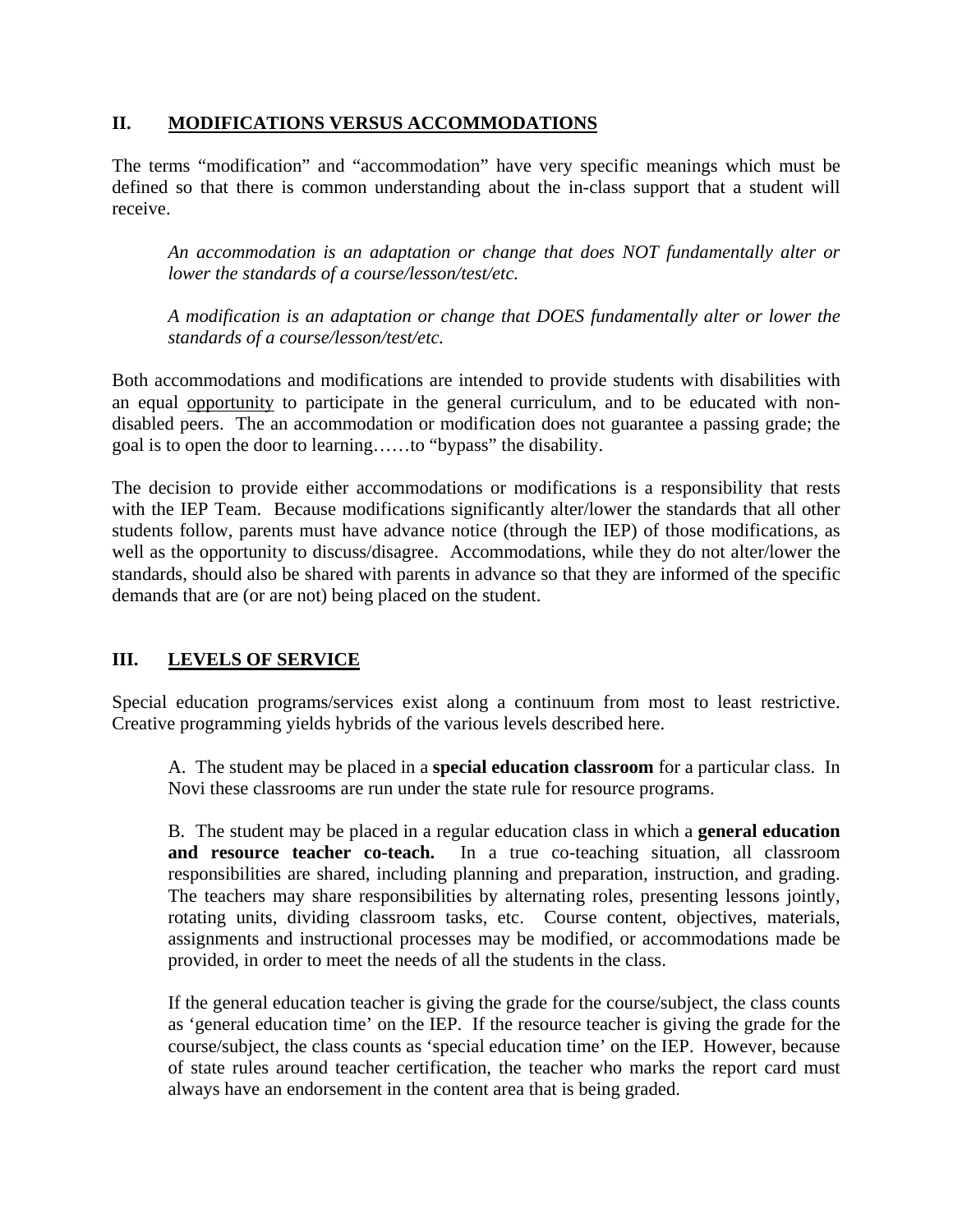If the class is being graded by the general education teacher, but the resource teacher is spending time in the regular classroom working on IEP goals, only the time specifically spent working on IEP goals would count as 'special education time' on the IEP.

C. The student may be placed in a **general education class with in-class support from a paraprofessional.** The paraprofessional works as an aide to the general education teacher so that the needs of all students may be better addressed. Course objectives may or may not be modified in this situation. Accommodations may also be provided in accordance with the student's IEP. The paraprofessional's presence may allow the opportunity for more individual attention or reinforcement, but the general education teacher is still the person who is ultimately responsible for teaching and grading the student (even if the student is working on a significantly modified curriculum.) A paraprofessional may support/reinforce instruction provided by a general or special education teacher, but a paraprofessional should not be the primary deliverer of instruction.

With only paraprofessional support, the class would count as 'general education time' on the IEP. Oftentimes, in grades 5-12, students placed in classes with paraprofessional support are also on the teacher consultant's caseload for purposes of monitoring progress toward IEP goals. In grades K-4, students placed in classes with paraprofessional support may be on the resource teacher's caseload for purposes of monitoring progress toward IEP goals.

D. The student may be placed in a **general education classroom with Ed Resource drop-in support** available (most common at the high school level.) These students should generally be capable of handling general education instruction. Ed Resource "drop in" time is often listed as a supplementary aid/service on the IEP and therefore does not enter into the calculation of general education hours versus special education hours on the IEP.

E. The student may be placed in **regular education with Teacher Consultant (TC) support** only. The TC meets briefly with the student usually once or twice a week to check on progress and perhaps remediate specific skills (as determined by the IEPT).

F. The student may be placed in **general education with no support**. This situation occurs when the student has not been identified as having a disability in a particular content area. When the student is not disabled in any area, or when the IEPT determines that the student is able to compensate adequately for a disability, he/she is exited from special education.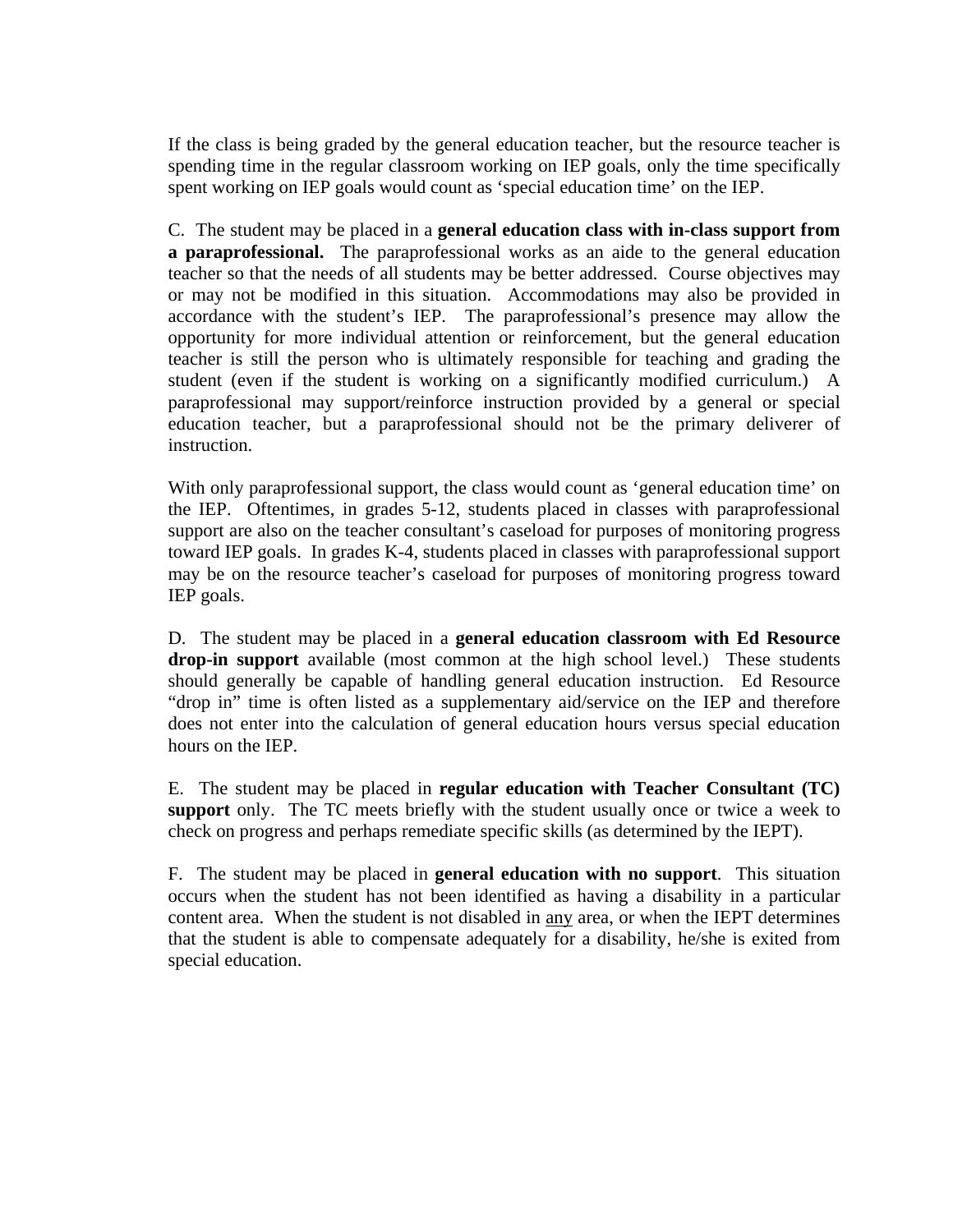## **IV. ADMINISTRATIVE EXPECTATIONS FOR COTEACHERS**

 *(NOTE: Variations in the following expectations may be possible if there is consensus among the teachers and administrators.)* 

A. Since both teachers have a responsibility to the class, both teachers are expected to be present and actively engaged for the entire scheduled time.

B. Delivering instruction is a shared responsibility. The general education and resource teacher should jointly identify essential instructional objectives (or learner outcomes) for all students based on the state's grade level content expectations and the district curriculum.

C. It is the responsibility of both teachers to assure that learning activities/materials are appropriate for the needs of the students in the class. The resource teacher is primarily responsible for adapting the methods/materials so that students with disabilities have the opportunity to master the essential objectives. To the greatest degree possible, adapted materials should parallel regular materials, and their point values (for grading purposes) should be equivalent to the regular assignment so that only one point system is needed to average grades.

D. Determining final grades for all students should be a shared responsibility. However, because of state rules around teacher certification, the teacher who marks the report card must always have an endorsement in the content area that is being graded.

E. Classroom management is a shared responsibility. Common expectations for student behavior should be jointly developed and enforced. Teachers should not challenge, question, or interfere with each other in front of students. Rather, they should present a united, "team" approach in daily classroom management.

F. Student instruction is a shared responsibility; however, the resource teacher is primarily responsible for assuring that IEP goals are adequately addressed within a coteaching setting.

G. Communication with parents is a shared responsibility. The general education teacher is primarily responsible for reporting on the progress of general education students. The resource teacher is primarily responsible for reporting on the progress of special education students. Written communications (i.e., class letters re: projects or field trips) should be written so as to reflect a team approach (i.e., use of the term "we", joint signatures, etc.).

H. The coteachers are expected to communicate with each other regularly, if briefly. A planned agenda would be helpful and time might be provided to address such questions as:

1. What is the most satisfying aspect/event that's occurred recently in coteaching?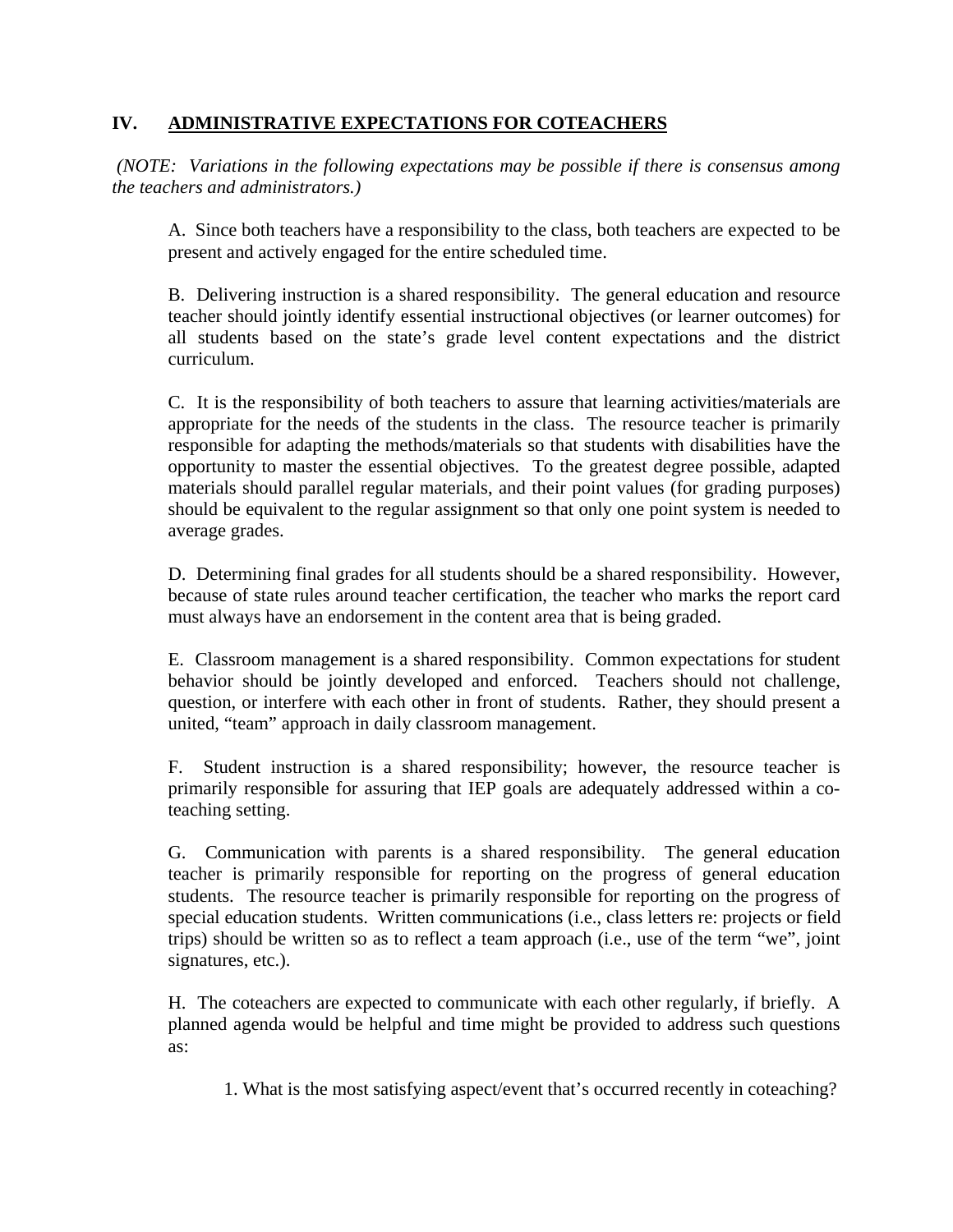- 2. What is the least satisfying aspect/event that's occurred recently in coteaching?
- 3. Are there any changes we need to make in our classroom procedures?
- 4. What are the upcoming units, essential objectives, and potential modifications or accommodations?

While the administrative expectation is that both teachers are jointly and equally responsible for the learning of all students, it is recognized that general education and resource teachers bring different skills and assumptions to the collaborative situation. In order to prevent misunderstandings, it is important that both partners be open about their assumptions coming into the collaborative situation, and that they be direct about what they would/would not like their partner to do in the classroom.

The following sections suggest ways that the unique strengths and assumptions of each discipline can be channeled in order to enhance instruction for all students.

#### **IV. ROLE OF THE RESOURCE TEACHER**

Collaborative service delivery requires that team members assume a variety of roles in the classroom. However, a certified staff member should not spend all of his/her time carrying out responsibilities that do not require a specialized degree (that is, paraprofessional-type responsibilities.) The resource teacher might appropriately perform the following duties:

A. Assist the general education teacher in understanding the strengths and weaknesses of individual students, including IEP goals/ objectives of the students in the class

B. Co-plan with the general education teacher to assure that objectives, materials and instructional processes are appropriate for all students

C. Develop alternative forms of assignments and tests

D. Provide resources for alternative textbooks or reading material, perhaps ordering materials through the special education budget

E. Share instructional responsibilities, especially in order to demonstrate an alternate method of presenting material

F. Develop and implement classroom and individual behavior management strategies in cooperation with the general education teacher

G. Share responsibility for correcting papers and determining final grades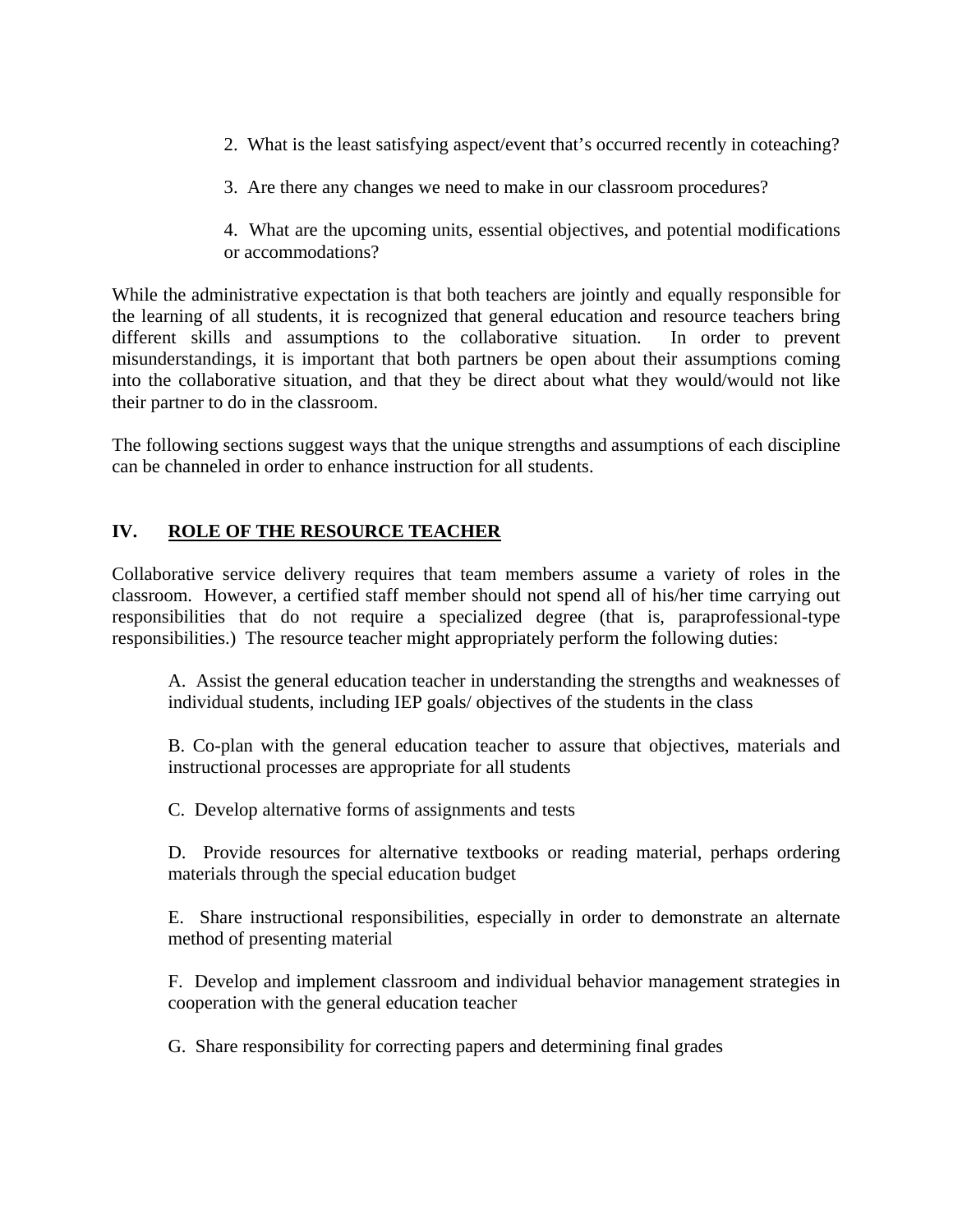H. Communicate with other resource teachers and ancillary staff about progress of individual students toward IEP goals (usually in the situation of a departmentalized program where resource teachers share students)

I. Facilitate inclusion of all students in general classroom activities

# **V. ROLE OF THE GENERAL EDUCATION TEACHER**

General education teachers are experts in the content areas in which they've been trained, and are often accustomed to being autonomous in the classroom. The introduction of another adult into the classroom requires rethinking of practices and procedures that may have become second nature. General education teachers can contribute to the effectiveness of in-class support situations by keeping the following items in mind when working with an instructional partner such as a resource teacher or paraprofessional.

A. Use language/behavior with students and parents that promotes the perception of you and your partner as a team in the classroom.

B. Remember to involve your instructional partner in planning. Advance knowledge of desired student outcomes, upcoming assignments, and scheduled quizzes and tests is essential for a resource teacher to be able to develop alternative materials.

C. Provide your partner with a copy of the teacher's manual (if available), answer key, or textbook, as well as any notes, outlines, or worksheets that would help your partner stay a few jumps ahead of the students.

D. Ask for frequent feedback about how your partner sees the needs of special learners being met.

# **VI. ROLE OF THE PARAPROFESSIONAL**

The goal of placing a paraprofessional in any classroom - general or special education - is to maximize the amount of individual attention students receive. Therefore the paraprofessional should not be viewed as a personal secretary to the teacher, but rather as an extension of the teacher - that extra set of eyes, ears, and hands which will allow additional individual attention for all students. Duties of the paraprofessional may include (but are not limited to):

A. Taking attendance

B. Repeating directions to individuals or small groups

C. Reinforcing instruction originally provided by the teacher with individuals or small groups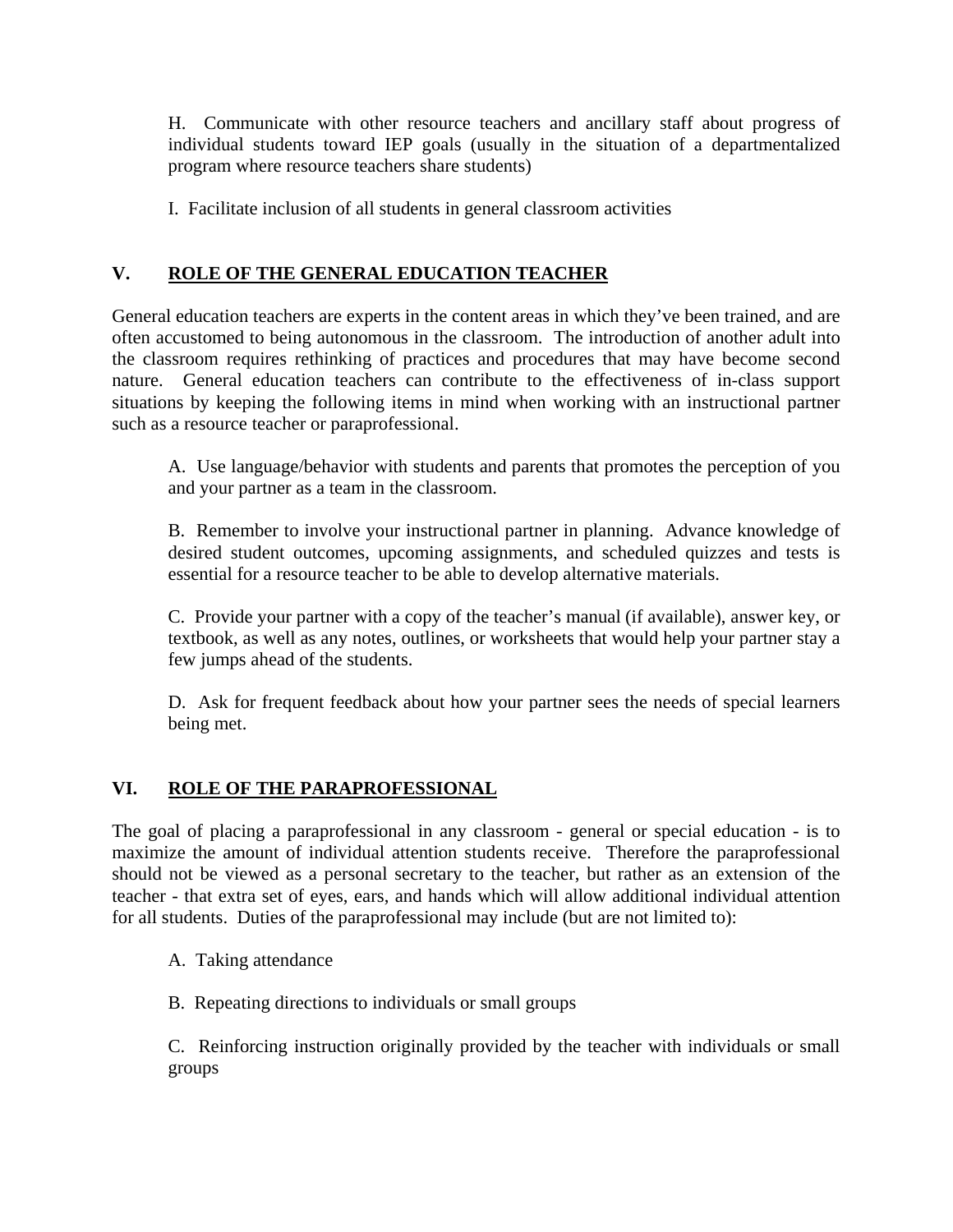D. Taking notes during a lecture for later use by students

E. Monitoring guided practice or independent work

F. Monitoring cooperative learning activities

G. Supervising independent work by high achievers while the teacher works with the lower group

H. Running small study groups prior to a test (perhaps while more advanced students work on a higher-level project)

I. Supervising a small group library assignment while the teacher works with other students in the classroom

J. Assisting students during lab activities or project time

K. Administering (but not developing) alternate test formats (i.e., reading a test aloud to a small group)

L. Proctoring make up tests

M. Providing proximal controls for disruptive students

N. Facilitating social interactions of students with language/social delays

O. Taking data on behaviorally disruptive students

P. Modeling problem solving skills with the teacher (i.e., role playing the process in front of students)

Q. Communicating with the special education caseload teacher about students who are having difficulty

R. Implementing strategies in the general education classroom which have been developed by the special education teacher or ancillary staff members

S. Assisting students with personal care/activities of daily living

T. Setting up and operating assistive technology or other specialized equipment in the classroom

Paraprofessionals should not be expected to plan instructionally for students. They work at the direction and under the guidance of the general or special education classroom teacher. While paraprofessionals may provide input to the teacher for formative evaluation purposes, the responsibility for summative evaluation of students remains with the teacher.